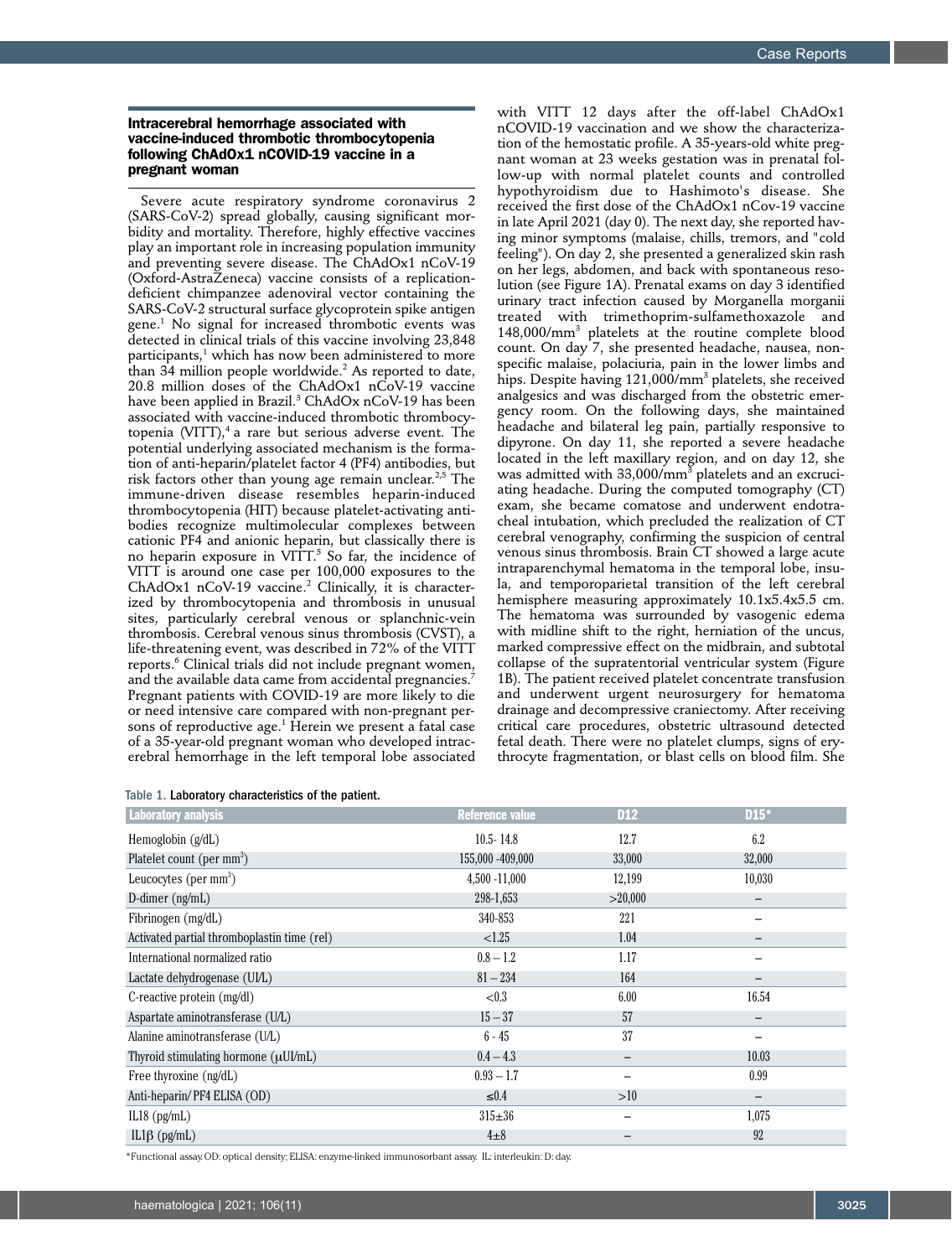

Figure 1. Pictures of skin rash, cerebral hemorrhage, and placenta. (A) Generalized skin rash on legs with spontaneous resolution; (B) brain computed tomography with large acute intraparenchymal hematoma in the temporal lobe, insula, and temporoparietal transition of the left cerebral hemisphere measuring approximately 10.1 x 5.4 x 5.5 cm surrounded by vasogenic edema with midline shift to the right, herniation of the uncus, marked compressive effect on the midbrain and subtotal collapse of the supratentorial ventricular system; (C) cut surface of the placenta shows pale parenchyma with irregular and firm red-brown areas; (D) occlusive thrombus in a decidual vessel surrounded by a recent infarct; (E) chorionic villi encased by perivillous fibrin and red blood cells with some preservation of the trophoblast layer and villous stroma; villous capillaries are sparse; (F) area with massive intervillous fibrin deposition, some leukocytes and red blood cells with degenerative villous configuring an intervillous thrombosis.

received 80 g (1 g/Kg) immunoglobulin (Ig) and 2 g fibrinogen without success. The patient died on day 17 (after vaccination) with refractory intracranial hypertension despite all pressure control measures. SARS-CoV-2 reverse transcription polymerase chain reaction (RT-PCR) of nasopharyngeal swab and placenta was negative. Serology to dengue, Chikungunya, Zika, HIV, hepatitis B and C, cytomeglaovirus, Eppstein-Barr virus, toxoplasmosis, and rubella were negative. Relatives denied past COVID-19 infection, heparin exposure, or hormone therapy. There was no personal or familial history of thrombosis or miscarriage. Laboratory results are depicted in Table 1. The d-dimer level was over 20.000 ng/dL and fibrinogen 221 mg/dL (reference in the second trimester of pregnancy 298-1,653 ng/mL and 340-853 mg/dL, respectively). The results of other blood tests were normal except for alanine aminotransferase and C-reactive protein levels, which were increased. Levels of the proinflammatory cytokines IL-1 $\beta$  92 pg/mL and IL-18 1,075 pg/ml were increased (compared to healthy controls at  $4\pm\beta$ 8 pg/mL and 315 $\pm$ 36 pg/mL, respectively). Screening for hereditary thrombophilia with factor V Leiden and prothrombin 20210 mutation test was negative. Antinuclear antibodies, anticardiolipin IgG and IgM, lupus anticoagulant, and  $\beta$ 2glycoprotein1 IgG antibodies were not detected. There were no signs of hemolysis. Anti-heparin/PF4 enzyme-linked immunosorant assay (ELISA) IgG antibodies were detected with an optical density value above 10 (reference ≤0.4). The pathological study of the placenta revealed intense inflammatory activity with increased intervillous fibrin-thrombotic areas, villous collapse configuring preinfarcted areas, and recent infarctions and focuses of decidual vessel throm-

bosis (Figure 1C to F). Platelet activation and functional assay were performed as described.<sup>9,10</sup> As shown in Figure 2, platelets from the patient exhibited signs of activation. Increased CD63 surface expression, a marker of dense granules secretion, was observed when compared to control (Figure 2A and B). Moreover, although platelet surface expression of CD62p was not different between the patient and controls, elevated levels of circulating sCD62p and platelet-derived microparticles expressing CD62p were observed in the patient compared to controls (Figure 2C to E). Functional activity of patient plasma to activate platelets from healthy volunteers was demonstrated in Figure 2F to H. Patient plasma trigger increased surface expression of CD62p, CD63, and the release of platelet-derived microparticles expressing CD62p. Conversely, plasma-induced platelet activation was inhibited by a high concentration of heparin (100 IU/mL). We present the first report of VITT following ChAdOx1 nCOVID-19 vaccination in a pregnant woman. Despite the lack of image verification of cerebral thrombosis, clinical features were suggestive. Initial brain CT may be negative for CVST in about  $30\%$  of cases.<sup>11</sup> Besides that, thrombosis was observed in placental vessels. The constellation of signs and symptoms suggests VITT diagnosis complicated by intracranial hemorrhage with a fatal outcome both to fetus and mother. Three independent descriptions of 39 persons presenting VITT after vaccination with ChAdOx1 nCoV-19 revealed a vast majority being women younger than 50 years of age and some of them receiving estrogen-replacement therapy or oral contraceptives. Nevertheless, most of the participants did not have preexisting risk factors for thrombosis.2 Patients presenting VITT have unusually severe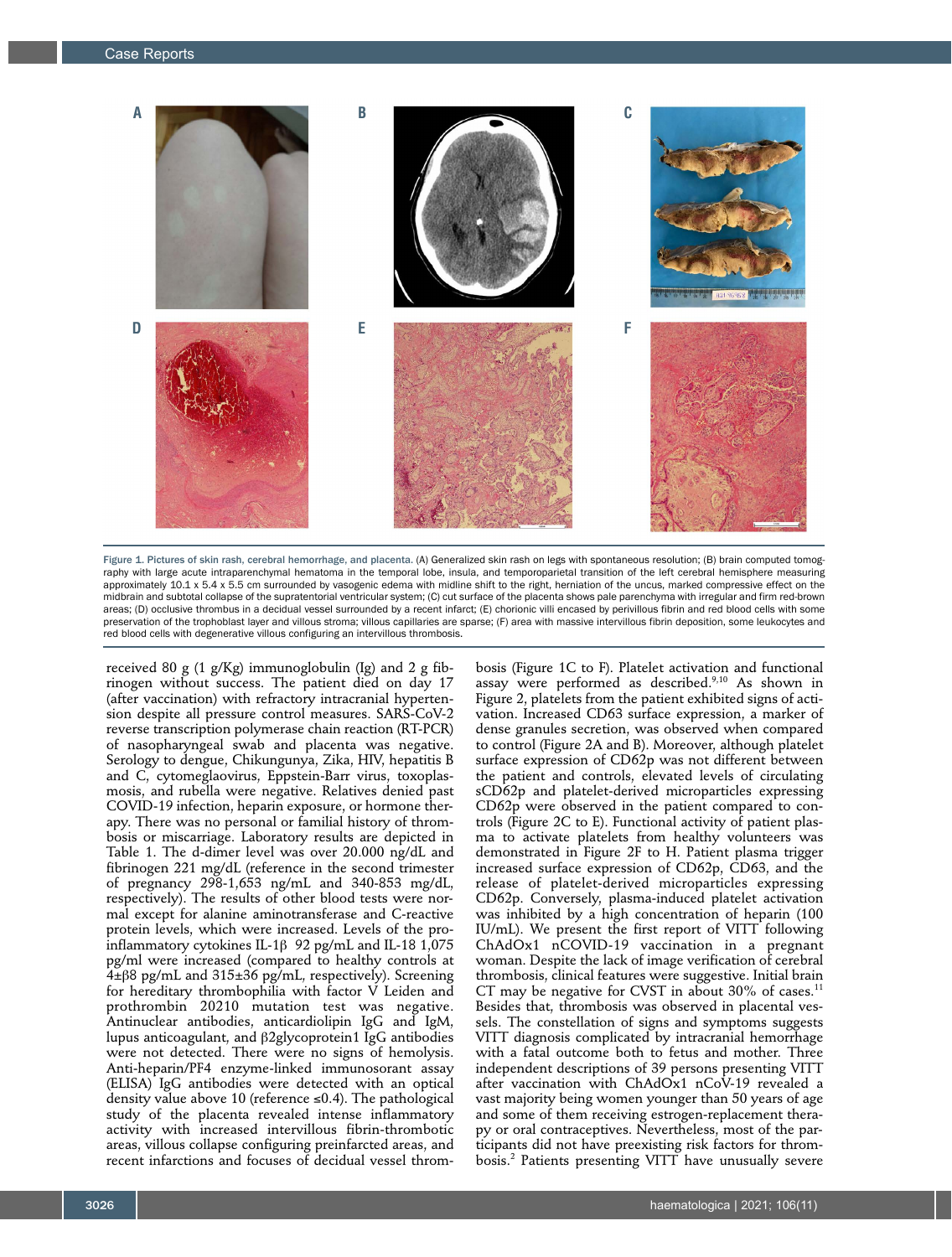

Figure 2. Increased platelet activation and plasma-induced platelet activation. The percentage of platelets expressing CD63 (A) and CD62p (C) are shown on platelets isolated from healthy donors (HD) or the patient. Representative contour plot of CD63 expression (mean fluorescence intensity, MFI) by side scatter of HD (grey) or patient (green) platelets (B). The concentration of soluble P-selectin (sCD62P) in the plasma from HD or the patient (D). The percentage of circulating platelet-derived microparticles (MP) expressing CD62p (E). The percentage of platelets expressing CD62p (F) and CD63 (G) after incubation with the patient's plasma (10%) with (green) or without (grey) the presence of heparin (100 UI/mL). The MFI of CD62p-FITC in platelet-derived microparticles from the supernatant of HD platelets stimulated with the patient's plasma with (green) or without (grey) the presence of heparin (100 UI/mL) (H). The dotted lines represent the values of the control groups (HD platelets incubated with heterologous HD plasma).

thrombocytopenia, increased frequency of disseminated intravascular coagulation, and atypical thrombotic events. Serum from these patients shows a strong reactivity on the PF4–heparin ELISA and activates platelets in the presence and absence of heparin, but a high concentration of heparin completely inhibits the effect, $5$  as occurred in our case. In addition, we observed platelet activation confirmed by increased CD63 surface expression, circulating sCD62p levels, and platelet-derived microparticles expressing CD62p. Interestingly, we identified an elevation in the patient's plasma of IL-1 $\beta$  and IL-18 compared to controls. Of note, IL-1b and IL-18 are central mediators of inflammation and thrombosis, released upon inflammasome activation.<sup>12</sup> Indeed, inflammasome activation and IL-1 $\beta$  release play multiple

functions that may favor vein and arterial thrombosis including the induction of procoagulant activity, the promotion of leukocyte adhesion to vascular endothelial cells, induction of neutrophil extracellular traps, and pyroptosis.13 Future studies should address whether or not this is also observed in other VITT cases and participate in the disease pathophysiology. Stroke affects 30 per 100,000 pregnancies, with ischemia, CVST, and hemorrhage causing roughly equal numbers and the highest risk in peripartum and postpartum.14 However, it is unclear if the pregnancy itself could increase the risk for thrombotic events following ChAdOx1 nCov-19 vaccination with the formation of anti-PF4 antibodies. Another element that should be pointed out, in this case, is the history of thyroiditis. Hypothyroidism is an underestimated risk